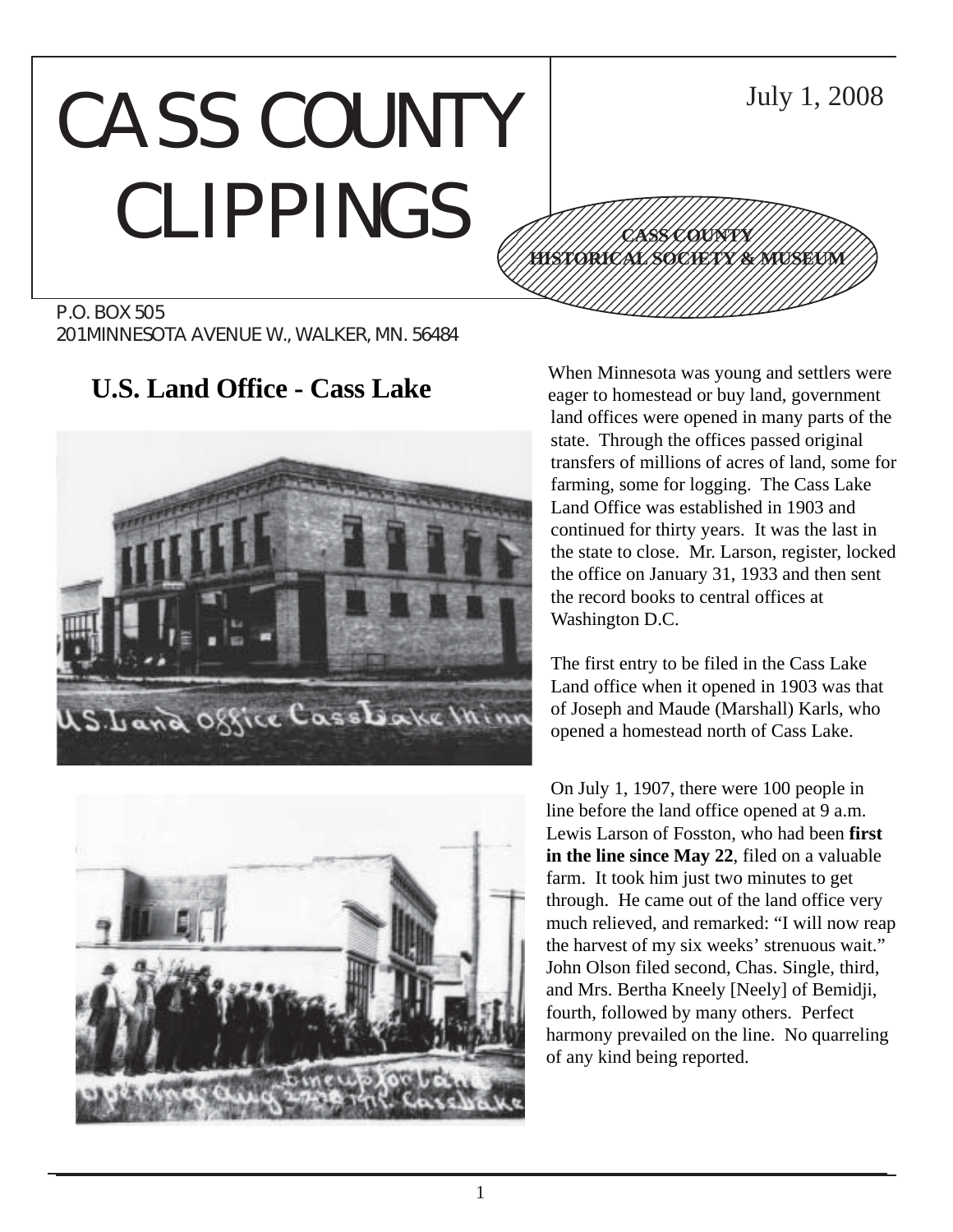# **WEBSITE**

Visit our Cass County website: The site received over 500 visits during May. The obituary lists were the most popular part of the website and resulted in several inquiries to the museum for purchase of obituaries.

# CASS COUNTY HISTORY BOOK

A new book of Cass County images was released in April. The book is a collection of photos from the Cass County Historical Society and covers a variety of topics. The book is being published and distributed by Arcadia Publishing. Books are available at the

Museum and in local bookstores. Lakeland TV of Bemidji conducted an interview at the museum on June  $25<sup>th</sup>$ for broadcast on the 10:00 pm news later the same day.

# LEGACY GRANT

We have completed eight interviews with elders of the Onigum area and are eager to meet with other older residents who will share their memories of Onigum's people and places.

# WANTED!

Volunteers to help with collecting obituaries from past and present papers. Many different jobs are available. One can cut and paste from a collection of current papers or read old papers and put the information on index cards to add to our database.

The goal is 25,000 obituaries.

# WALKER HISTORY WALK

A history walk up Cleveland Blvd is being developed for the near future. This will be an evening walk with stops along the way to hear about a fiveminute presentation by someone acting out a local character.

# FIRST GRADERS VISIT THE MUSEUM

About 100 visitors from Walker's first grade visited the museum in May.

# RESORT FILES

Jolene Safranek is organizing reams of information gleaned from county newspapers on the history of early Cass County resorts. The majority of information gathered so far is on northern Cass County. We have some information on resorts in southern Cass, but looking for volunteers to expand the collection. Also needed are photos and postcards as most of these resorts are no longer operating. Photos will be scanned and returned.

## **Cass County Historical Society Board of Directors**

Cecelia McKeig, Sec Audrey Chelberg Sandy Pauly, V-Pres Dan Eikenberry Diana Kramer Kelly Nelson, Pres. Otto Ringle

Alexis Hadrava - Treasurer

# **Cass County Research Center**

The research center is staffed by the Cass County Historical Society at the Cass County Museum in Walker. Through the winter, research help is available by appointment. The research library, obit indexes, newspaper microfilm, and other archival materials are accessible for a \$10 research fee for nonmembers.

One of our immediate goals is to expand the microfilm collection of newspapers and census records as we have the only microfilm reader/printer available for public use in the county.

123456789012345678901234567890123456789012345678901234567890123456789012345678901

**The Cass County Historical 12356 Society meets on the third Tuesday of each month at 6:30 12345 at the Museum.** The Museum. **1234567912 The next meetings are** 1234567890123456789012 **July15th, Aug 19, and Sept** 

12345678912345678912345678912345678912345678912345678912345678912345678912345678

**16th**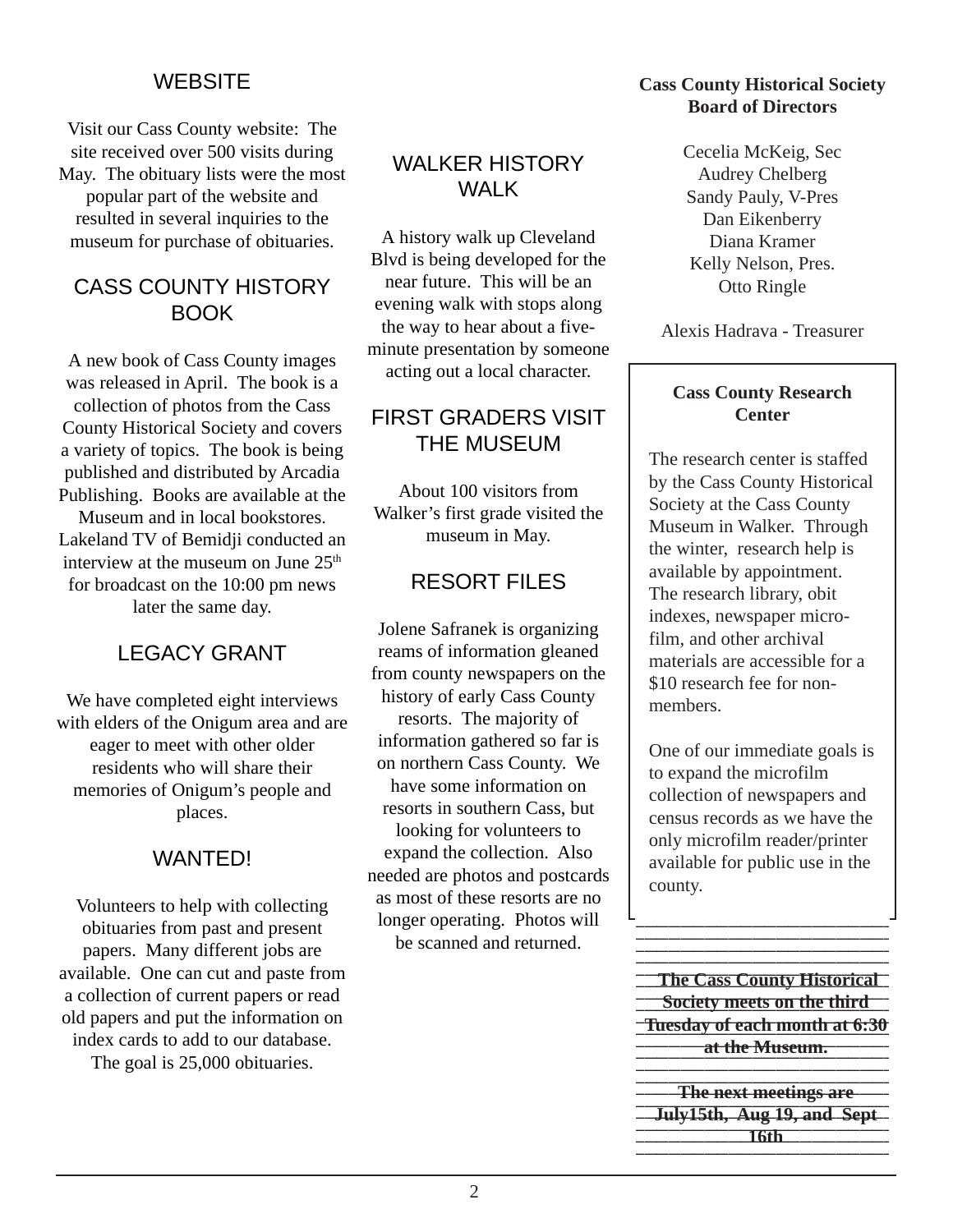# **Romance in the St. Cloud Land Office for Two Cass County Residents -- 1900**

There was a pretty little romance at the United States land office in St. Cloud yesterday. J. C. Vincent applied at Uncle Sam's branch office just before dinner for leave to file upon a homestead in Cass County for Miss Jennie Buck. He was advised that the lady would have to appear in person and she was soon forthcoming.

Mr. Vincent has a farm near Pillager and he has proved upon the property, and it is his in every sense of the word; but he said that Miss Buck's claim was next to his and that she was very anxious to file upon the land at once. The same Miss Buck being in the city it would be no trouble to produce her, but there was another difficulty that appeared almost unsurmountable. Neither he nor the lady had quite enough money at hand to make the filing. He had abundant cash in the bank of Monague, but through a misunderstanding it had not been sent to St. Cloud as per his instructions. The land office authorities advised the the papers be drawn and the application be made, but that the papers be held until the cash was received, which would be but a day or two at most.

But this would not help matters in the judgment of Mr. Vincent, and he opened his heart and explained all. And this was that he and Miss Buck had decided to be married and at once, too, but it was necessary for her to make the filing while she was still Miss Buck, for otherwise she would be incompetent to make a homestead entry.

A helping hand was extended later in the day, and the papers were made and filed, and just before 6 o'clock, Rev. E. V. Campbell, Presbyterian, made the happy couple man and wife, and their hearts, hands, and homestead claims have been joined for life. Vincent is a good appearing fellow of thirty-five, and his wife is an intelligent little woman.

#### \*\*\*\*\*\*\*\*\*\*\*\*\*\*\*\*\*\*\*\*\*\*\*\*\*\*\*\*\*

#### More of the story:

We find Jerry E. Vincent and his wife Jennie with 8-year old daughter Mildred still living on the farm on the 1910 census. Sec 4, T 134, R 30 – Jennie Buck (Jennie Vincent)

# **Edna McGarry and the Cass Lake Land Office**

Edna McGarry came to Walker in 1888 with her father, P.H. McGarry. In the rush of filers at the Cass Lake Land Office for government tracts, Edna attained celebrity status at age 21. She made her settlement upon the White City land at midnight, just before the tracts were to come into market at the Cass Lake Land Office. She was 22 miles from the office and to secure her claim it was necessary for her to be at the filing place when the doors opened. Edna hurried to the train depot at Walker and attempted to travel by freight train to Cass lake. The depot agent told her that she would not be allowed passage on the next train due to a law that forbade passengers, least of all women, to ride freight trains. A quitter would have given up at this juncture.

Her father, P.H. McGarry, squatted on 40 acres on a point of land in 1896 and began operating a fishing camp with guests staying in 12 white tents, hence the name of this resort was White Tent City. In 1901 he added a large three-story hotel on what is known as Second Point today. Edna's father was disqualified from making a claim on this property because of a ruling by the Land Department that a "squatter" forfeited all right to file on property where he had been residing. Hence, Edna's mission to file a homestead claim on this property was of utmost importance to their future.

Edna's courage simply rose with the emergency. Two things were clear in her mind; she had to be in Cass Lake to file upon the land and the freight train must take her there. She skirted the long line of freight and logging cars until she reached the puffing and greasy engine. Grasping the pilot, (the cow catcher on the front of the locomotive), she swung herself up on it. No one had seen her and in a few moments the train was underway.

Soon the engine was bounding from side to side as it rushed along but the plucky girl held all the tighter to the rods and braces near her perilous seat. Her terrifying sensations diminished to some extent, and the wild ride brought a delight in its danger and risk and sent the blood coursing through her veins. When the train reached the Wilkinson Station, she was discovered and a second attempt made to put her off the train. The railroad men could not long deny the plucky girl with so worthy a purpose and eventually she won the day and came into Cass Lake on the train in ample time to make her filing on the land. Sheer pluck had won Miss McGarry a farm.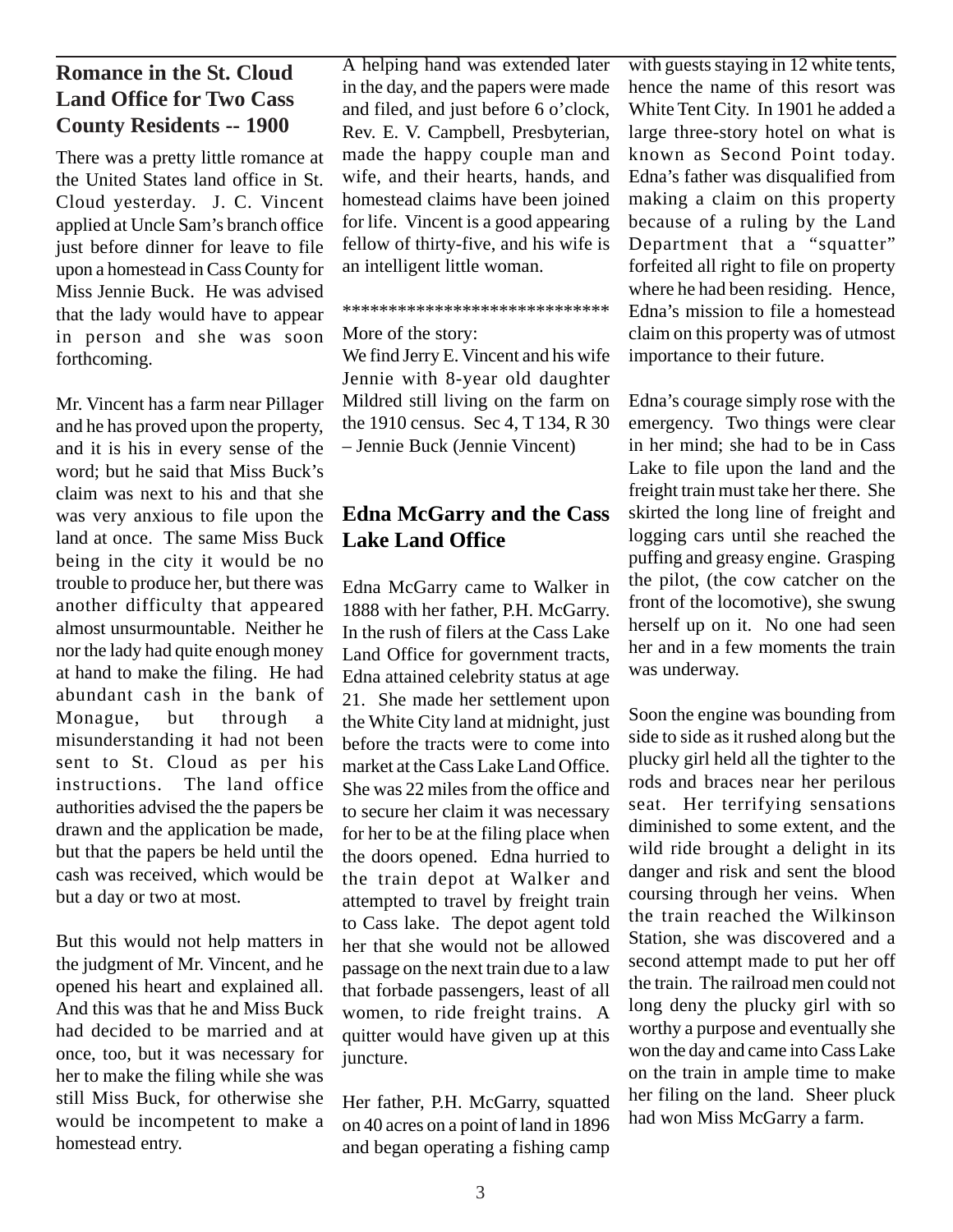# **CLARA HOVELSON BYERSDORFER**

Clara was born on May 1, 1886. She homesteaded in Section 29 of Turtle Lake Township in 1909. She built her little home and cleared the required acres of land to comply with government requirements. She received her patent in 1916.

The State Hospital for Consumptives, later renamed Ah-gwahching, provided employment. Clara became chief cook where her talents as cook, banker and ice cream maker were the delight of patients and fellow workers. Quitting time was when the work was done. On a day when lots of fresh vegetables came in from the hospital farm, all hands worked late until the canning of the produce was finished.

It didn't take long for Clara's reputation as a good neighbor to be established. She was there to help when the baby girl arrived at Conklin's. She often walked on narrow paths through the woods to go and help her neighbors.

By 1913 George Byersdorfer had homesteaded eighty acres next to Clara's home, and they were married. They chose to live on Clara's homestead where they raised four daughters. George and his brother Clarence improved the Onigum Road by hauling gravel with teams of horses to fill in the low spots. George died of blood poisoning in 1934, and Clara continued to farm by herself.

As the years went by, the big Leech Lake Lutheran Church picnics became a big event. Everyone came, regardless of religious affiliation. Clara would prepare food for days. Big tables under the pines were loaded with food and homemade ice cream.

Clara's evaluation of her life was, "I've tried to do my best!" Clara died June 28, 1975.



# **MARGARET CULHANE Homesteaded near Longville**

In the spring of 1910, Miss Culhane went by stagecoach to Longville and became one of the original homesteaders in the area. She told of first coming up north as far as Pine River (the end of the railroad for northeastern Cass County) with a plan of going on to visit friends at Inguadona. When she and her traveling company arrived, they discovered all the rigs were in use. Someone told them about Ed Countryman and two companions going as far as Boy River. So she and Mrs. Manders persuaded him to also take them along. Stopover was made to rest the horses at Pontoria. When she finally arrived that night at her friends, the Devores, she discovered them living in a cabin without floors, with only one-half a window in the house and the beds made of popple poles and sweet clover.

She subsequently homesteaded on a beautiful piece of land set among the trees on the south end of Long Lake and named it "Gitchee Gummee". Here she built her cabin and lived for over fifty years. Miss Culhane housed and aided the mission priests who came to Longville by boat and ox team to say Mass whenever possible.

**Photo: Longville Church -- under construction in 1920.**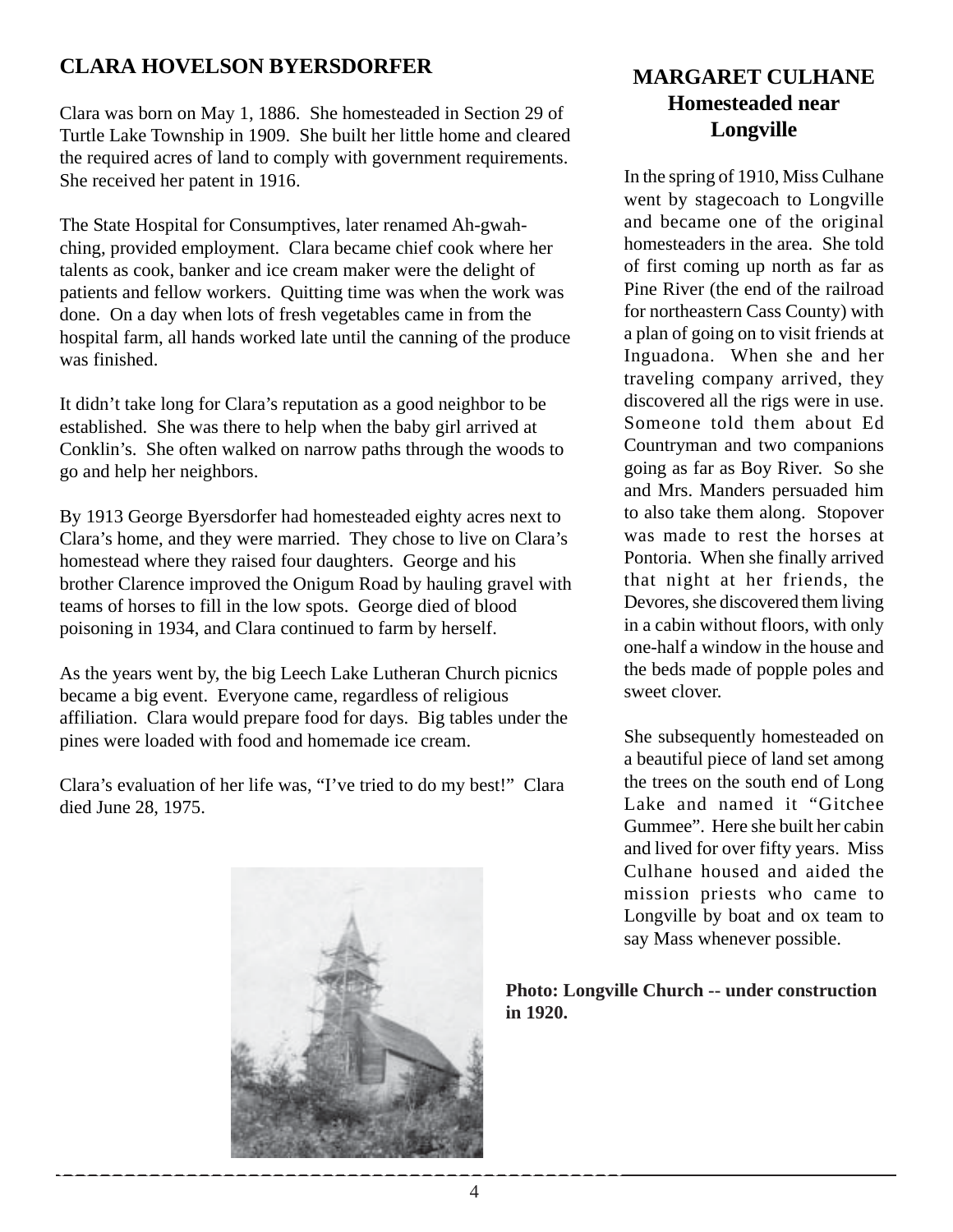# *Single (\$10)*

Henry Achermann Margaret Dewey Bessie Engebretson Marcella Fisher Nancy Jacobson Karen Kezele William Kline Diane Kramer Charlene Moore Elsie Nelson Frank Olson Diane Pitzen Robert Rogers Erma Schantle Jeanette Silbaugh Betty Zaffke

# *Benefactor (\$20 - \$99)*

Virginia Abullarade Edy Asell Tom & Sarah Cox Gordy & Liz Dahn Leland & Dorothy Delger Don Flyckt Jerry & Renee Geving Peggy Godwin Dave & Helen Hamilton Dick Hein Bob & Shirley Jewell Patricia Jones Harry Loger Cecelia McKeig David Nieman Norbert & Rosie Ochs Chris & Dorothy Opheim Bob & Sandy Pauly John B. Risteau Carole Sargent Dick & Kathie Stoneking Gary & Margaret Trimble Bob & Ann Winegar Harry & Martha Winter

# *Memorials*

Ardyce Achermann Jeanette Fisher Glenn Otteson

# **Membership - 2008** *Sponsor \$250-\$999*

# *Family (\$15)*

Phil & Gina Borland Bob & Dodie Burdick Dick & Donna Evenson Rich & Krista Hansen Steve and Kay Johnson Tim & Shelli Johnson Bob & Betty Kangas Norbert & Rosie Ochs Jocelyn & Glen Reus Dana & Bev Sheldon Art & Lois Shenk Richard & Glenna Tappe Bob & Germain Yochum

#### *Business (\$50)*

D. W. Jones, Inc. Huddle's South Shore Resort Hummingbird Press Leer Title Services Little Apple Book Store Orton Oil Company Ranch House Supper Club Dr. Steve & Sharon Bilben

#### *Friend (\$100-\$249)*

Anderson's GrandVu Lodge Anderson's Cove Anderson's Spirit of the North Willard Arends Carl & Judy Berg Don & Margaret Brown Audrey Chelberg Chippewa Lodge Dan & Sue Eikenberry Gramma Jo's Betty Hutt Leader Lions Noel L. Mills, MD Kelly & Jeanne Nelson Northland Lodge Jerry & Greta Steelman

Acorn Hill Resort Chase Condominium, LLC First National Bank of Walker Bob & Nita (Eagle) Frink Lois Orton Tom & Doris Williams

#### *Patron*

Ringle Family

## *Cities & Townships*

City of Chickamaw Beach City of Federal Dam City of Lake Shore City of Pine River City of Walker

Blind Lake Township Boy Lake Township Fairview Township Kego Township Leech Lake Township Loon Lake Township Meadowbrook Township Pine Lake Township Ponto Lake Township Powers Township Rogers Township Salem Township Shingobee Township Smokey Hollow Township Sylvan Township Torrey Township Trelipe Township Turtle Lake Township Wabedo Township Wilkinson Township Woodrow Township

# **Other Donations**

Jerry Geving: Nine upholstered chairs, one computer chair, misc. office supplies Carol Sargent: Microfilm Purchase